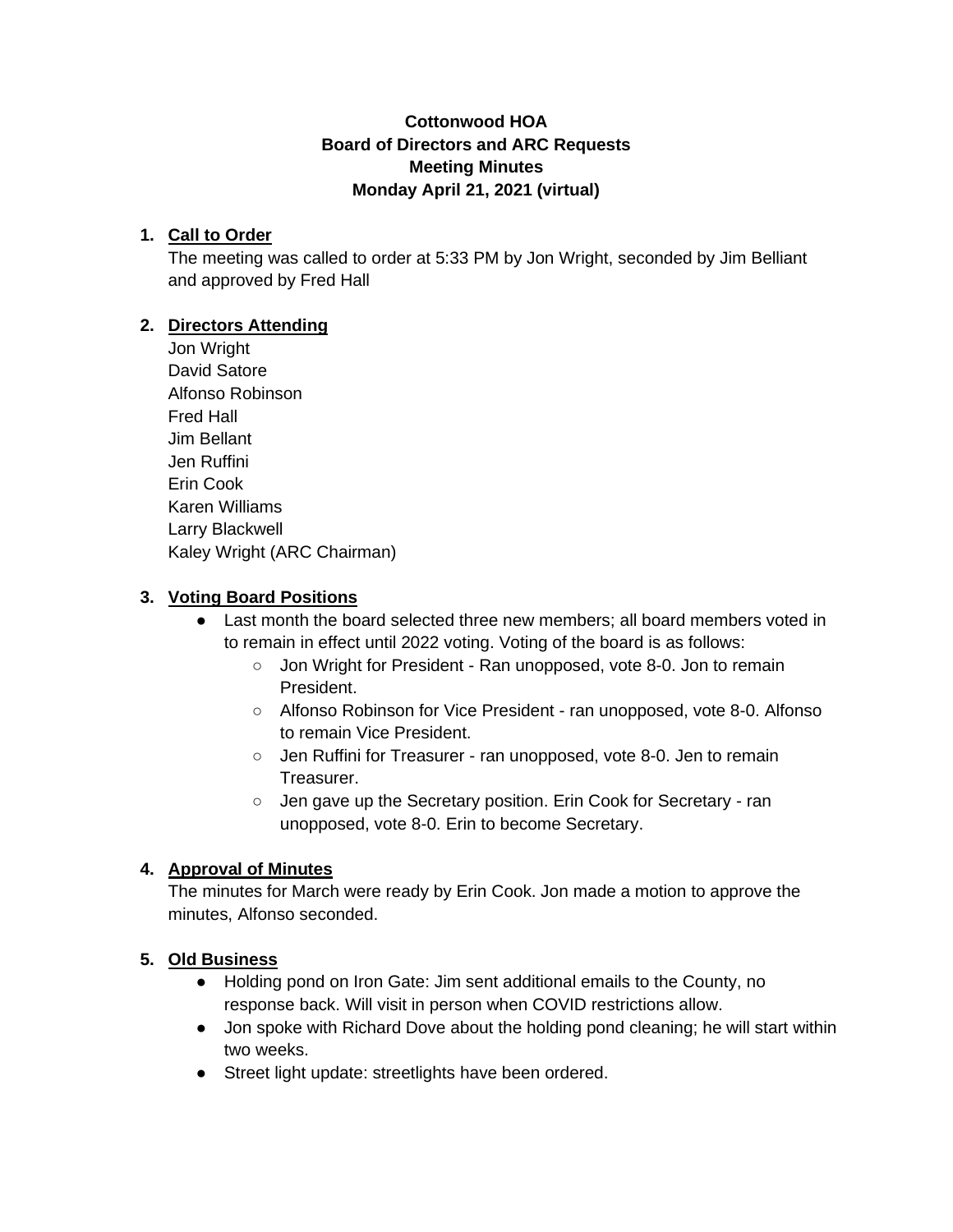- Back fence and no soliciting sign from Timberland: Alfonso and Jon have both contacted them for an update. By Friday 4/23/2021 we should have more information.
- Damage from Mediacom contractors: Alfonso worked with Robin at Etheridge Property Management to resolve. Almost all concerns have been addressed barring one home/homeowner which is still being discussed.
- Sheriff patrol: Sheriff's office was invited to patrol; we renewed the letter of agreement which has been finalized with Cottonwood and the Sheriff's office, the letter is on file with Etheridge. Florida statute 720 allows Cottonwood HOA to request this.
- No solicitation signs have been ordered for front and back gates.
- AT&T green boxes: Jim has worked on this. Contacted Etheridge, who contacted AT&T about this. AT&T wanted to know where they were/how many. When there is more information, Jim will pass it on.

# **6. New Business**

- Dave proposed enclosing the front gate sides (which are currently open to pedestrian traffic) to prevent people from coming in. After discussing the concept, the board voted to gather more information (vote 8-0), which Dave will do and report back.
- Etheridge will soon be going around the neighborhood to make sure yards are cut, edges done, bushes kept, and all other aspects of the neighborhood yards are kept to neighborhood guidelines.
- Grey Moss sewer drain and attached opening in the retaining pond have huge washouts.
	- Kaley and Erin inspected this first, Erin applied caution tape around the area for safety.
	- Kaley contacted Etheridge and Timberland about resolution. Quotes are being looked into with urgency due to the safety hazard. When more information is available, it will be passed on.
	- Per an engineer Timberland sent, there must be a hole in the pipe that attaches the sewer drain and retention pond. The suction of this drain combined with the hole is causing the washout; someone needs to seal it.
- Mediacom has hired a new contractor, Integrated Communication Services, to finish the neighborhood fiber optics.
	- Alfonso met with the owner and was advised there would be no problems. However, machinery and other equipment has been left overnight in the neighborhood on Shamrock. Etheridge wrote to the company about this.
		- Update as of 04/27/21: Contractors are now keeping their equipment on Shamrock, outside of the neighborhood, instead of leaving it overnight.
	- As of 04/21/2021, we were advised by homeowners that the contractor has also been dumping waste in a vacant lot. Robin at Etheridge has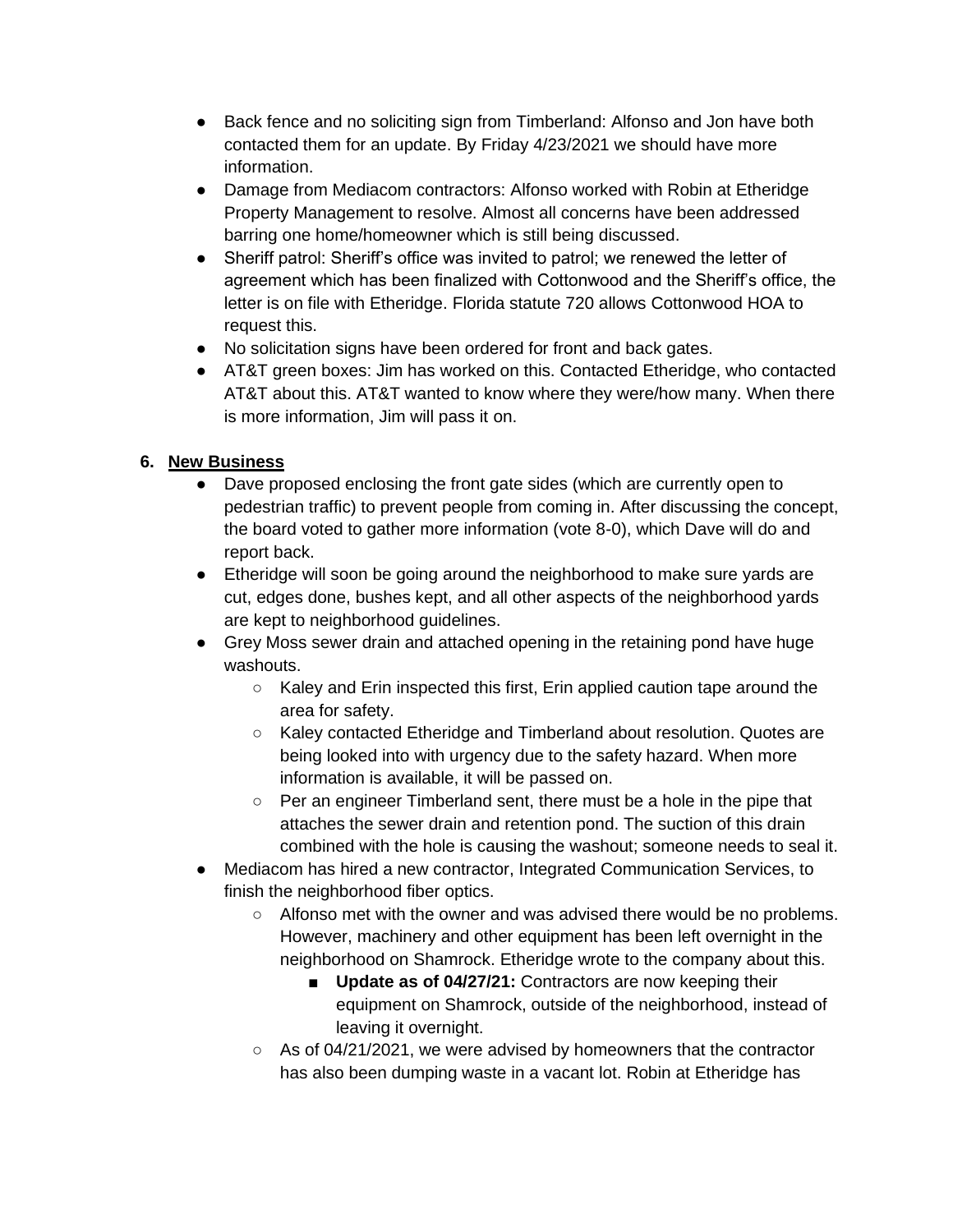been contacted and will reach out to the contracting company's owner and Mediacom.

- Front white entrance fence is in need of power washing. Etheridge is getting quotes. Once quotes are in, the board will be informed.
- Construction signs in the neighborhood are no longer needed. Jon contacted Etheridge about removing the signs.
- We requested Etheridge to contact Gulf Power about solar sodium lights vs LED lights for the neighborhood. We will report back once information is available.
- Homeowners reported a USPS package deliverer driving recklessly in the neighborhood, including running stop signs. Larry contacted the post office, but this area hasn't had a postmaster since 2019; Vanessa Cobb is serving as interim officer in charge. Larry instead attempted to speak to a supervisor, and was hung up on.
	- Asking the community to monitor and inform of any similar activity by package delivery workers, and any other workers (such as contractors, pest companies, etc). If any homeowners witness this, please visit our [webpage](https://www.cottonwoodhoa.net/) and submit a statement to Etheridge about this so we can document the problem.
	- Larry will continue monitoring this situation.
- Jen, on March financials: we still need to collect over \$7000 in annual dues. Jon and Jen have contacted Etheridge; by the end of March, letters were sent about dues owed and penalties. No other updates have been provided by Etheridge, but the rest of the financials look fine.

# **7. ARC Requests**

- **1.** Mike & Dianne Patterson 5695 Heatherton Road; Front door was damaged, glass is broken and shattered on exterior. Will replace the door ASAP when it arrives (ordered) due to security and safety issues. Door will be replaced with a 6 panel white steel door. (PictureIncluded).
	- a. A motion to approve was made, motion passed unanimously with the following stipulations:
		- i. Make sure it;s a 6 panel white steel door; no stain was mentioned - none approved.
- **2.** April Burrow 6105 Brighton Lane Landscaping; Removing large bushes on left side of home and replacing with small loropetalums, remulching and adding nandinias to various areas on landscaping. Also will be trimming rose bushes and grasses.
	- a. A motion to approve was made, motion passed unanimously with the following stipulations: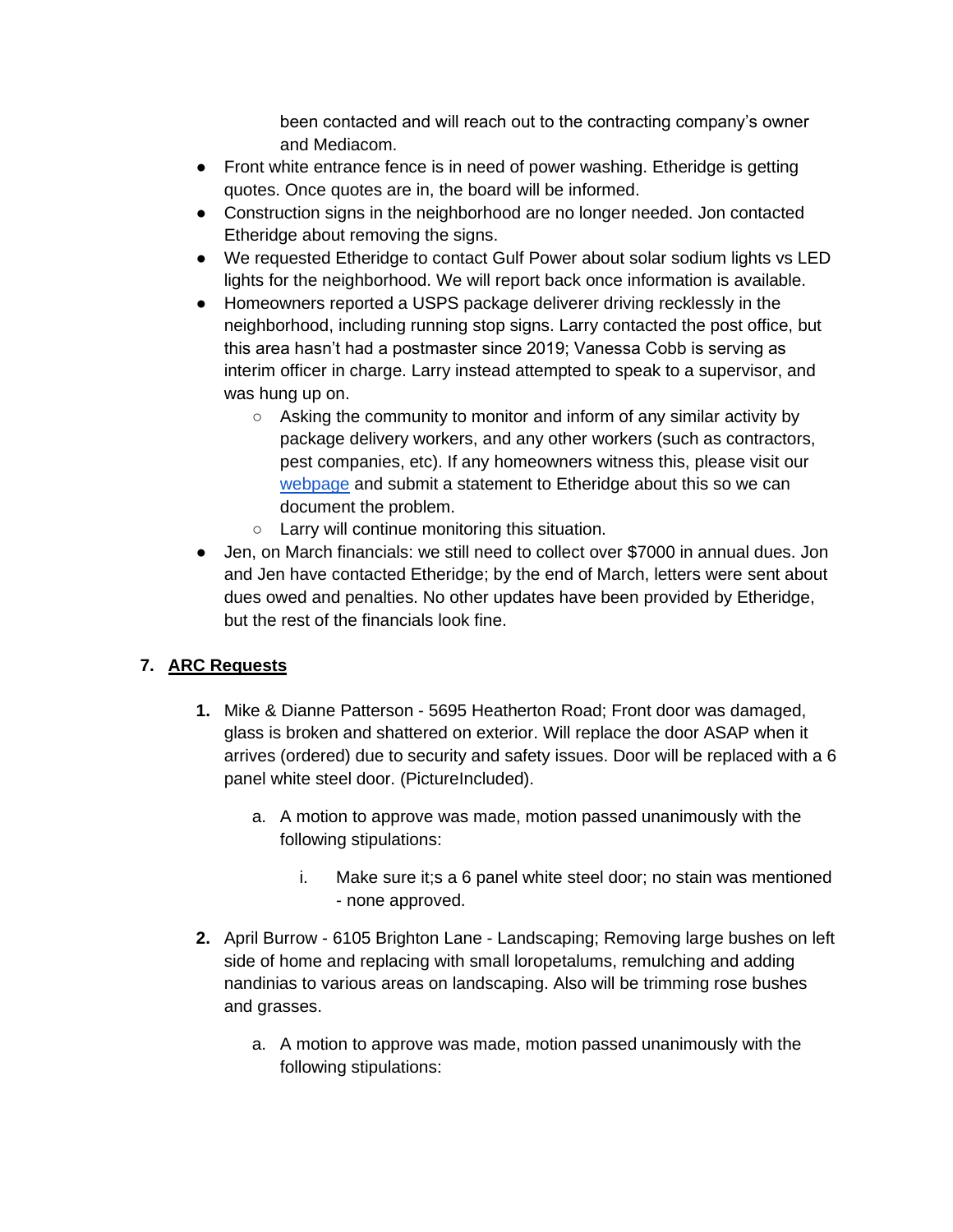- i. No owner may permit the growth of noxious weeds or vegetation on the owner's lot or on the land lying between the street pavement and the front lot line of the owner's lot. All unimproved areas of the lot must be maintained in an attractively landscaped and sightly manner.
- **3.** Larry Blackwell 6126 Broadfield Ct Address sign; Will move existing two-line sign from side of home to north side of mailbox. Will add an identical sign to the south side of the mailbox. Will install a new one-line sign with 4" high numbers to the side of home. Both signs are dimensionally the same size. Two-line sign has smaller 3" high numbers that are a little hard to read from the street.
	- a. A motion to approve was made, motion passed unanimously.
- **4.** Carl and Delores Hall 9302 Iron Gate Blvd Paint Exterior Shed; Color is Russet Red to match home brick.
	- a. A motion to approve was made, motion passed unanimously with the following stipulations:
		- i. Must be russet red colored; no stain provided none approved.
- **5.** Shawn Suggs 6025 Paige Point Dr. Swimming Pool; Wants to install a swimming pool in the backyard. No port-a-potty (two pictures provided).
	- a. A motion to approve was made, motion passed unanimously with the following stipulations:
		- i. All pools and pool equipment must be installed by a professional contractor grade and must meet all of the Santa Rosa County Building codes. No Porta  $-$  a  $-$  Potty on the property. 16 feet x 32 feet; 4 feet from the back patio; 40 feet from the back fence. Spa area on the left-hand side of the pool. 32 feet from the right side of the fence; 62 feet from the left side of the fence.
- **6.** Christopher Nuckols 9224 Iron Gate Blvd Shed; Will have a shed delivered in the backyard. Shed will measure 10' wide by 20' long with a gable style roof that measures 11' tall at the peak. Shed will be wood frame construction with hardy board wood style siding and shingle roof. It will be tan in color with white trim and the shingle color will be close to the color of shingles on home. Center of the backyard at the edge of the woods line. The doors and walls will be tan in color with white trim. There will be two total windows, one as shown in the picture and the other on the back of the structure opposite the one shown. The roof will be shingled and match the color of the home. There will be no electricity or water.
	- a. A motion to approve was made, motion passed unanimously with the following stipulations: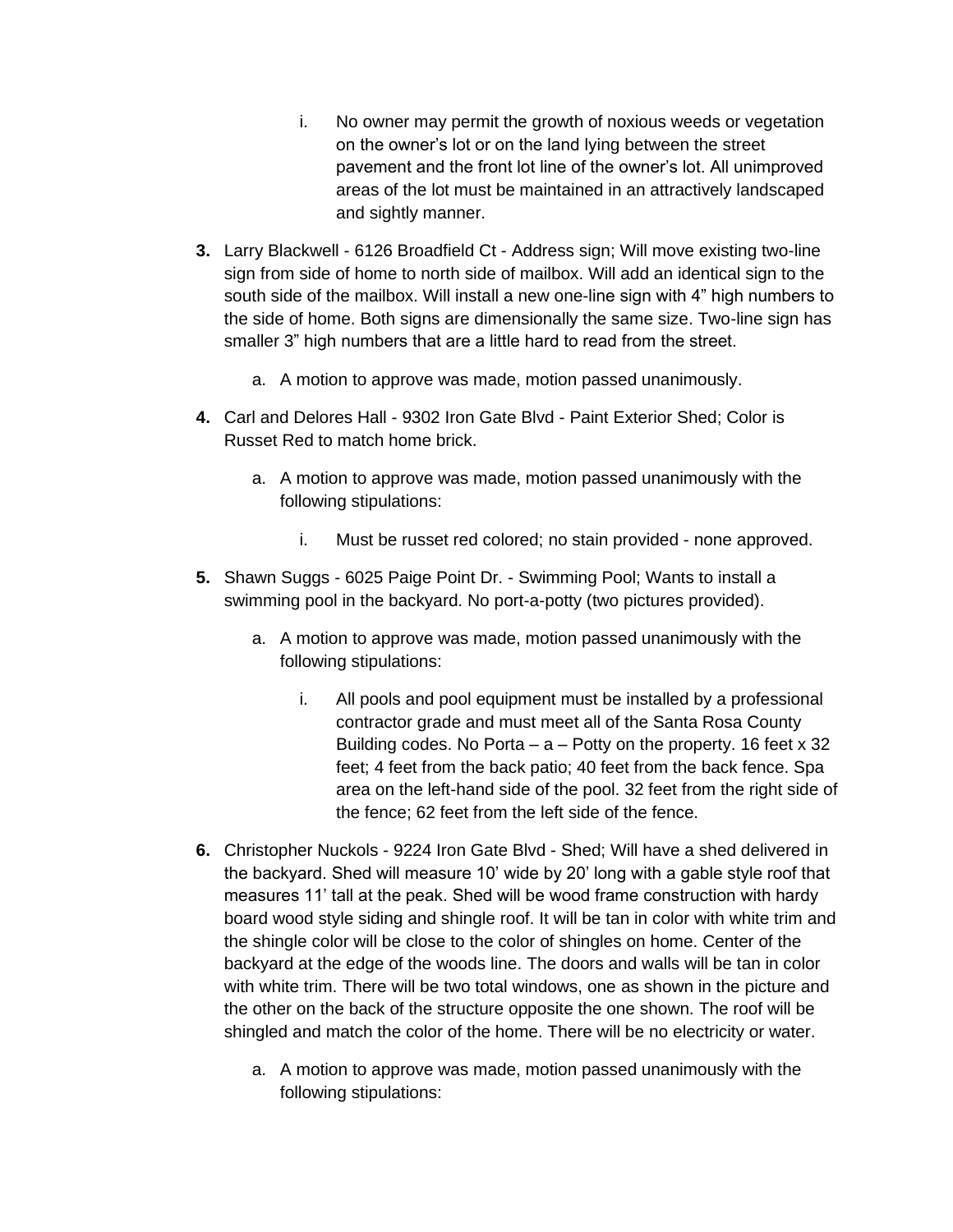- i. Must be contractor grade construction with all new materials. Construction shall be of brick or "hardie board" siding and the roof constructed utilizing fiberglass shingles. The building shall be of a color and quality comparable to the main house and all colors shall be specified and approved by the ARC. No metal shall be permitted. The total area shall not exceed 400 sq. feet and shall be located no closer than five (5) feet from the side and rear property lines. No building or design shall violate the ordinances of Santa Rosa County. No more than one (1) outbuilding shall be allowed. No plumbing shall be connected or provided within this structure. Must include a 20' setback from back of home. 10 wide x20 long; 11 tall peaks. Tan in color. Shingled roof (black/brown). The doors and walls will be tan in color with white trim. There will be two total windows, one as shown in the picture and the other on the back of the structure opposite the one shown. The roof will be shingled and match the color of the home. There will be no electricity or water.
- **7.** Christopher Nuckols 9224 Iron Gate Blvd Landscaping; Will be clearing all of the underbrush from the patch of woods behind his house to deter rodents, pest and snake habitats.
	- a. A motion to approve was made, motion passed unanimously with the following stipulations:
		- i. No owner may permit the growth of noxious weeds or vegetation on the owner's lot or on the land lying between the street pavement and the front lot line of the owner's lot. All unimproved areas of the lot must be maintained in an attractively landscaped and sightly manner.
- **8.** Scott and Kim Brimer 6216 Brighton Lane Landscaping; Will be installing 4 Palm trees in the backyard by the pool The trees have been purchased and East Bay Landscaping wants to install on 4/28/202.
	- a. A motion to approve was made, motion passed unanimously with the following stipulations:
		- i. No owner may permit the growth of noxious weeds or vegetation on the owner's lot or on the land lying between the street pavement and the front lot line of the owner's lot. All unimproved areas of the lot must be maintained in an attractively landscaped and sightly manner.
- **9.** Taryn Ward 9185 Iron Gate Blvd Gutters; Color of the gutters or the cream color same color as the vinyl soffit on home. 375 foot 6 to 8 downspout placed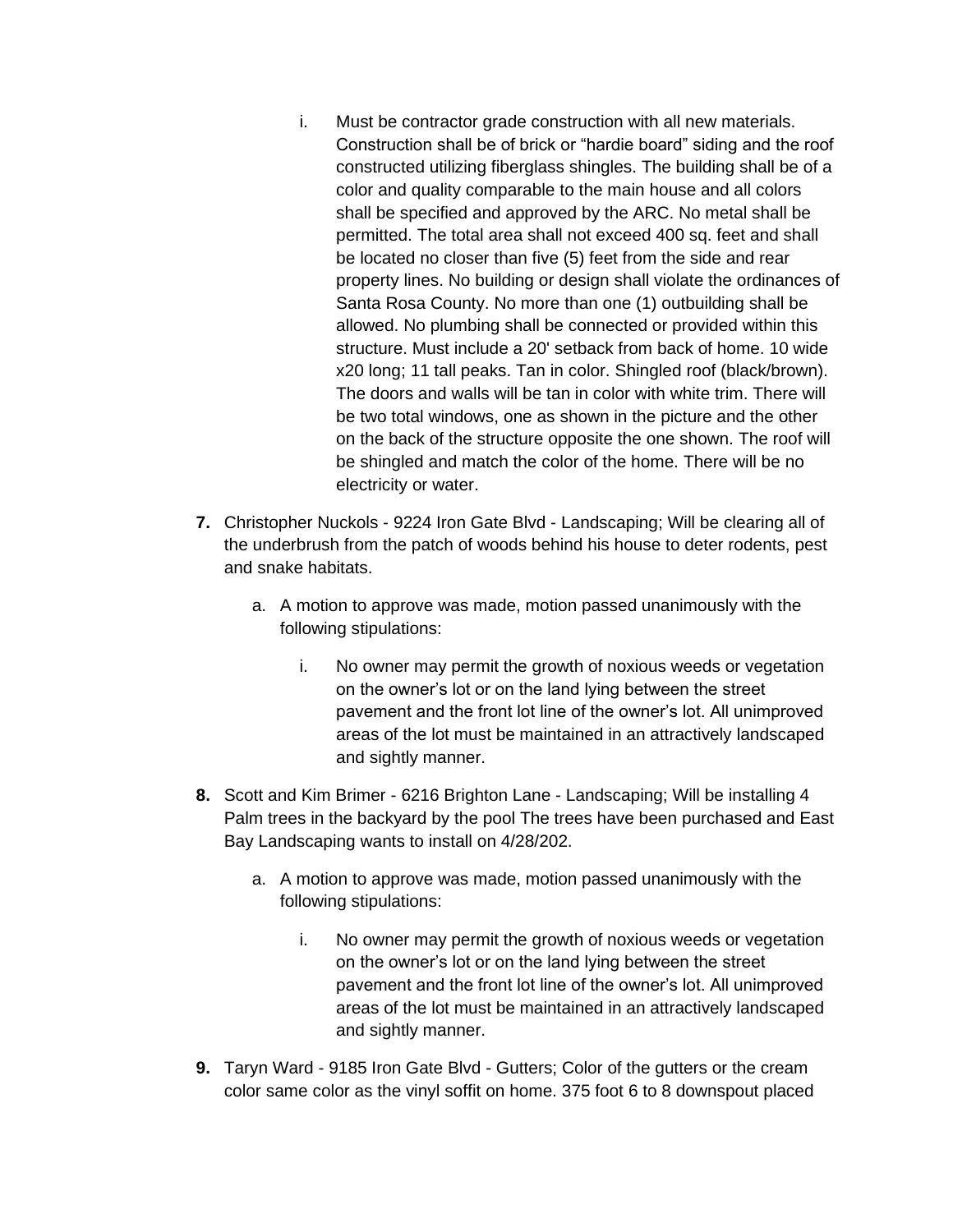wherever the contractor says they need to go. To divert water from entering home.

- a. A motion to approve was made, motion passed unanimously with the following stipulations:
	- i. Cream colored Gutters matches the vinyl soffit on home. 375 Feet total. 6- 8 downspouts.
- **10.** Amy Turner 6157 Broadfield Ct Swimming Pool, Safety Gate; Installing a swimming Pool ; Port-a-Potty Yes Plot Map Included with Location and information. Baby fence will be 48" and I have attached a picture of what it will look like. This is a legal requirement to have and is within our privacy fenced back yard. The fence, the pavers and pool will not be visible to anyone outside our home.
	- a. Confirmed with Ms. Turner that the port-a-potty will not be on the street.
	- b. A motion to approve was made, motion passed unanimously with the following stipulations:
		- i. All pools and pool equipment must be installed by a professional contractor grade and must meet all of the Santa Rosa County Building codes. 16 feet x 32 feet; 4 feet from the back patio; 40 feet from the back fence. Spa area on the left-hand side of the pool. 32 feet from the right side of the fence; 62 feet from the left side of the fence. Spa, Propane, salt water, baby fence around pool, pavers, one dying tree removal. Pavers located around the pool. Baby Fence will be 48" (Legal Requirement). Port - a - potty must be on the curbside in the front yard.
- **11.** Amy Turner 6157 Broadfield Ct Pavers; The pavers will be located around the pool. You can see from the drawing the area around the pool where they would be. I have attached an image of the pavers (not my pool).
	- a. A motion to approve was made, motion passed unanimously.
- **12.** Amy Turner 6157 Broadfield Ct Tree Removal; There are many rotten branches. Every time we have high winds large branches break. The tree is dying from the inside out and IS coming down. I don't not want them falling into the pool or house. I have attached a picture.
	- a. A motion to approve was made, motion passed unanimously with the following stipulations:
		- i. One Rotted Tree Tree is dying from the inside out and is coming down.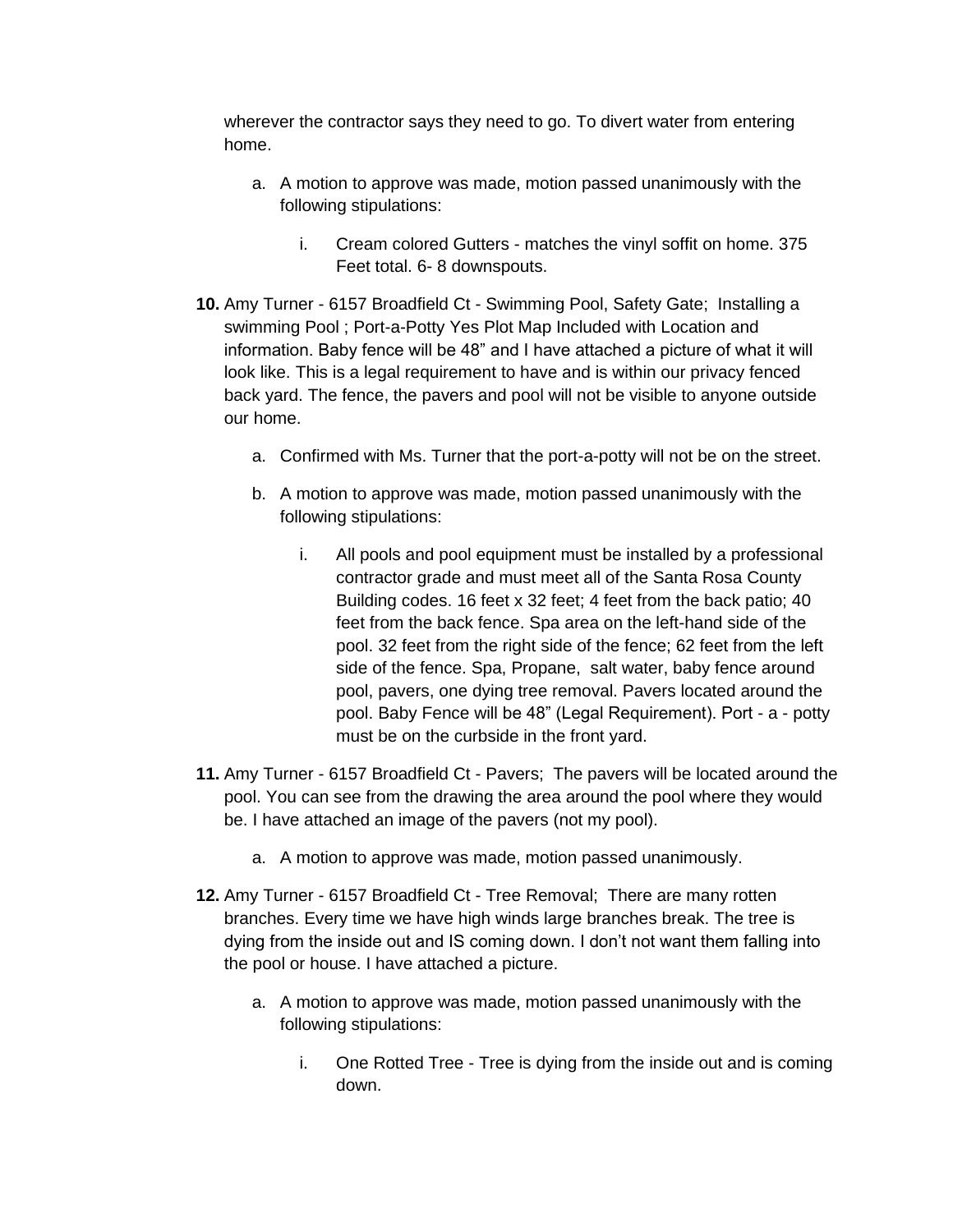- **13.** Mr. McCool 9201 Iron Gate Blvd Gutters; forgotten to submit the request, to put seamless rain gutters all the way around the house. The color matches the house fascia and has already been installed. The same contractor has installed many of the other houses in the subdivision. I understand this should have been submitted prior, but had forgotten about the HOA approval requirement. 4 downspouts 2 front 2 back.
	- a. A motion to approve was made, motion passed unanimously with the following stipulations:
		- i. Cream/Beige in Color; Around the whole house sq. feet, 2 downspouts front and 2 downspouts in back.
- **14.** Mr. McCool 9201 Iron Gate Blvd Lighting; Will be along sidewalk or flowerbed side
	- a. A motion to approve was made, motion passed unanimously with the following stipulations:
		- i. Installing 3 low voltage (3 watt) landscaping LED lights on one side of the sidewalk closest to the house about 6 feet apart. 2 low voltage landscaping lights to light the american flag at night.
- **15.** Alfonso Robinson 6134 Broadfield Ct Landscaping; French drain ; Sod Cut Out ; Leveling Grading n resolving ; Sod deliver and install.
	- a. A motion to approve was made, motion passed unanimously with the following stipulations:
		- i. French Drain installed, sod cut out, leveling grading and resloping, sod delivery and install.
- **16.** William Vinzant 5536 Heatherton Road Building a New Fence; He wants to replace a fence that was damaged by Hurricane Sally. It is in the same exact location as the previous fence with the exact same materials. It looks like the previous fence as well.
	- a. A motion to approve was made, motion passed unanimously with the following stipulations:
		- i. Must be contractor grade construction new standard 6' wood privacy fence with 12-foot gate and 4 foot gate. Your request did not include any choice of stain or decorative details therefore, none were approved. The style of fence was also not designated. You may install either a board on board, shadow box or solid board style fence. All exterior hardware must be in good taste and neutral tones.